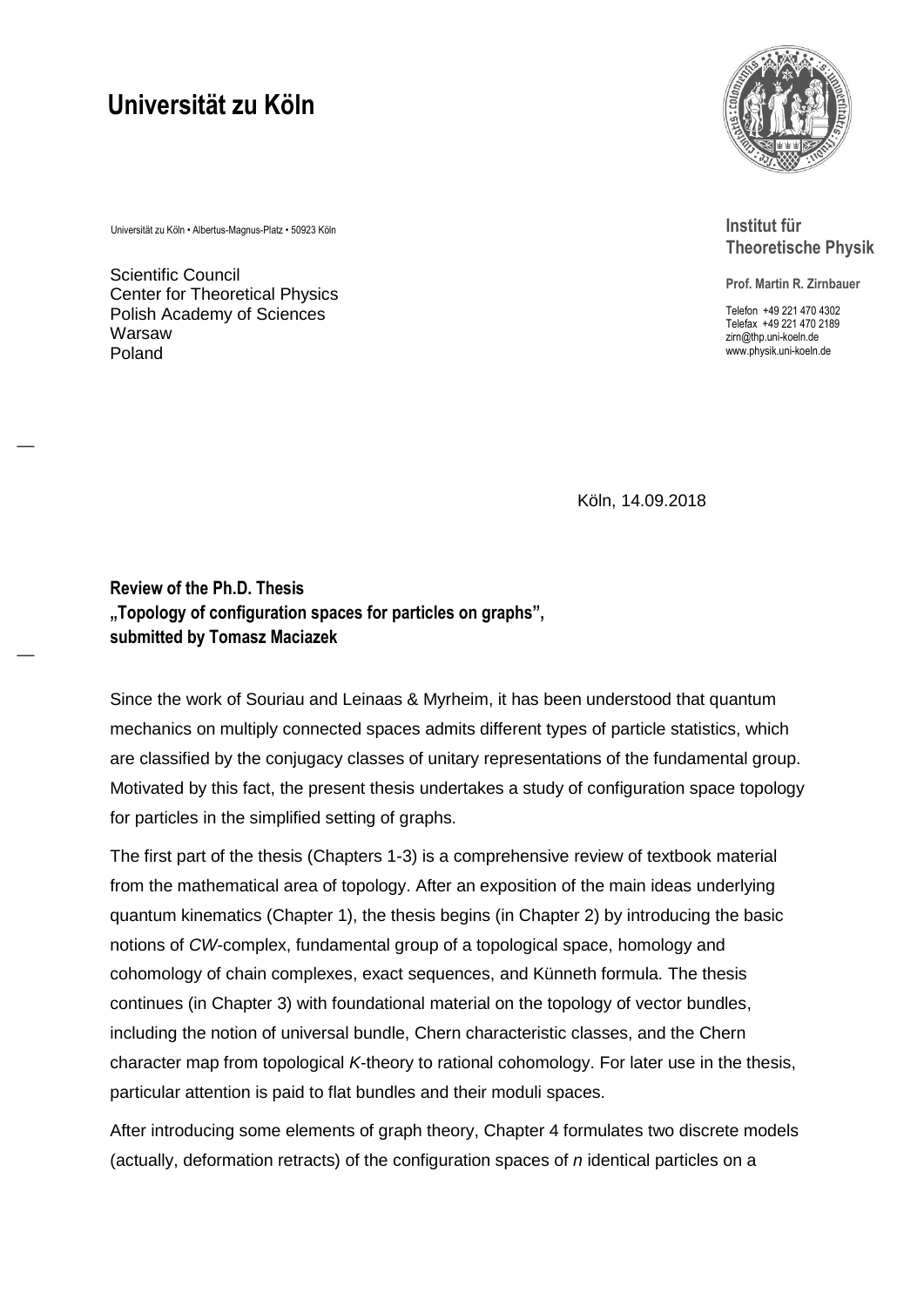graph, namely that of Abrams and that of Swiatkowski. Some definitions and results for the first homology group of such spaces are also reviewed.

The main part of the thesis is Chapter 5. There, homology groups are computed for a selection of graph configuration spaces, using the discrete models of Adams and Swiatkowski. The main tool is Forman's version of Morse theory for cell complexes. By iterating *ad infinitum* the flow of a so-called discrete vector field, Forman obtains a Morse chain complex as the limit space spanned by flow-invariant chains. The homology groups are then inferred from the boundary map on the Morse complex, expressed as a matrix in the basis of critical cells. The kernel and elementary divisor of that matrix are computed numerically using standard library routines. An alternative tool is to proceed analytically, by exploiting Mayer-Vietoris long exact sequences (for the *CW*-complex divided into subcomplexes) in homology.

―

―

The numerical and analytical approach of Chapter 5 is applied to graphs of connectivity one in Ch. 5.3, to wheel graphs in Ch. 5.4, and to a few complete bipartite graphs in Ch. 5.5 and 5.6. The last section 5.7 proves a theorem that states the conditions under which the second homology group is generated by product cycles of the graph configuration space.

In total, this is a substantive thesis using state-of-the-art techniques to obtain some original results. The results presented in Ch. 5.3 are mostly from a joint publication (with A. Sawicki) in the Journal of Mathematical Physics. The results of the thesis support a recent conjecture by E. Ramos, stating that the Betti numbers of graph configuration spaces exhibit the stability phenomenon of becoming regular above a certain value of the particle number.

Let me finish with a few critical remarks. First of all, the Chapters 1, 2, and 3 on mathematical background are quite expansive, and they introduce a lot of material that is never used in the remainder of the thesis. In contrast, Chapter 4 (containing less elementary material) is very condensed and difficult to follow (for me as a non-expert anyway). In particular, Lemma 4.2, Lemma 4.3, and Theorem 4.4 are stated without proof, and no source is given.

Second, I also do not appreciate the opening remark (in Chapter 1: Introduction) that "The first part of this thesis … … is an attempt to collect and organize some of the results that are partially a folklore knowledge in mathematical physics". Is the author insinuating that mathematical physicists know the textbook results quoted in Chapters 1-3 only as folklore?